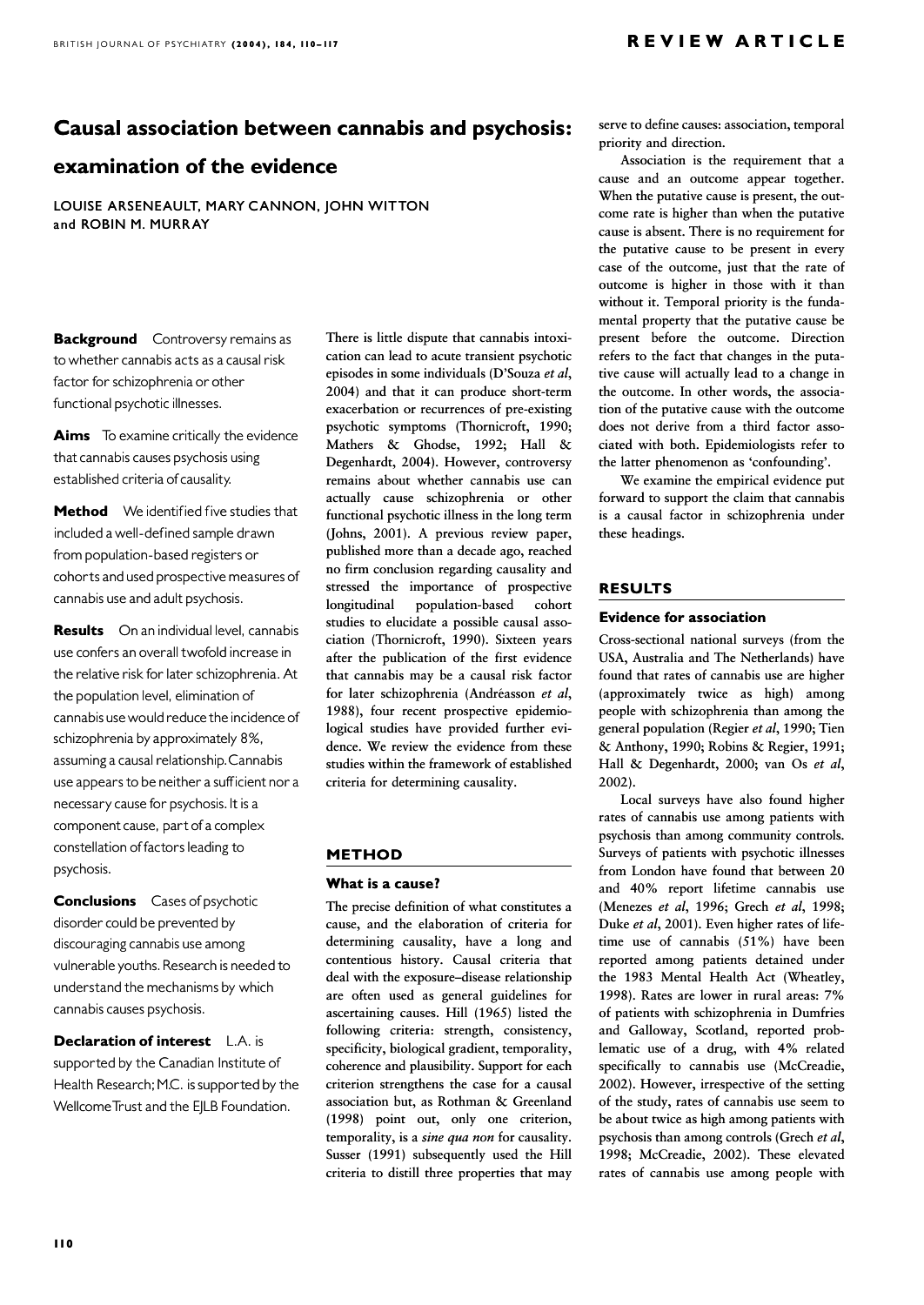schizophrenia raise important questions about the reason for this association – is the cannabis use a consequence or a cause of the condition?

Two studies of clinical samples have examined retrospective reports of drug use in individuals who have developed schizophrenia. First, Hambrecht & Hafner (1996) reported on a retrospective study of 232 patients with schizophrenia. Data showed that one-third of the sample had used drugs at least 1 year before onset of the illness, another one-third had used drugs and subsequently developed the illness within a year and the remaining onethird had started using cannabis after the occurrence of schizophrenia symptoms. In a second study, Cantwell et al (1999) investigated a group of 168 patients with first-episode schizophrenia and found that 37% showed evidence of substance use and alcohol use before their presentation to services.

However, studies based on retrospective self-reports are prone to recall bias. To establish temporal priority (and hence causality) we need to examine prospective reports of cannabis use collected before the onset of schizophrenia, and therefore unbiased by later outcome. Ideally, we should also study populationbased samples.

# Evidence for temporal priority and direction

We included in this core section of the review those studies that fulfilled the following criteria: inclusion of a well-defined sample of cases drawn from populationbased registers or cohorts; use of prospectively measured data on cannabis use and adult psychosis; and presentation of odds ratios as an indicator of the strength of association between cannabis and later psychosis, to allow calculation of an overall risk estimate of cannabis use for later psychosis. The research strategies used were: computerised Medline and PsycLIT searches; cross-referencing of original studies; and contact with other researchers in the field.

At the time of the search, five studies based on four samples (three cohort studies and one longitudinal population-based survey) fulfilled those criteria. These studies are reviewed in detail below and are summarised in Table 1. We used the evidence from these samples to establish temporal priority and direction for the association between cannabis use and schizophrenia. We calculated the overall risk of psychosis using adjusted odds ratios from all studies with the 'meta' command of Stata 8.0 (StataCorp, 2003), which uses inversevariance weighting to calculate fixed and random effects summary estimates (Sterne et al. 2001). Results across studies were not significantly heterogeneous.

#### The Swedish conscript cohort

For many years the only evidence that cannabis use might predispose to later psychosis came from a cohort study of Swedish conscripts who were followed up using record-linkage techniques based on in-patient admissions for psychiatric care (Andréasson et al, 1988). A dose–response relationship was observed between cannabis use at conscription (age 18 years) and schizophrenia diagnosis 15 years later. Self-reported 'heavy cannabis users' (i.e. who had used cannabis more than 50 times) were six times more likely than non-users to have been diagnosed with schizophrenia 15 years later. However, more than half of these heavy users had a psychiatric diagnosis other than psychosis at conscription, and when this confound was controlled for the relative risk decreased to 2.3 (but none the less remained statistically significant). Very few heavy cannabis users (3%) went on to develop schizophrenia, suggesting that cannabis use may increase the risk for schizophrenia only among individuals already vulnerable to developing psychosis. The authors concluded that 'Cannabis should be viewed as an additional clue to the still elusive aetiology of schizophrenia'.

Consistent with the previous findings, a follow-up study of the same Swedish conscript cohort showed that 'heavy cannabis users' by the age of 18 years were 6.7 times more likely than non-users to be diagnosed with schizophrenia 27 years later (Zammit et al,  $2002$ ). This risk held when the analysis was repeated on a subsample of men who used cannabis only, as opposed to using other drugs as well. The risk was reduced but remained significant after controlling for other potential confounding factors such as disturbed behaviour, low IQ score, growing up in a city, cigarette smoking and poor social integration. The analysis was repeated on a subsample of individuals who developed schizophrenia only 5 years after conscription to control for the possibility that cannabis use is a consequence of prodromal manifestations

of psychosis. Findings were similar to those for the entire cohort. The authors concluded that the findings are 'consistent with a causal relationship between cannabis use and schizophrenia'.

### The Dutch NEMESIS sample

An analysis of the Netherlands Mental Health Survey and Incidence Study (NEMESIS) (van Os et al, 2002) goes beyond the reliance on hospital discharge register data and examines the effect of cannabis use on self-reported psychotic symptoms among the general population. In this study, 4045 psychosis-free individuals and 59 who had a psychotic disorder were assessed at baseline and were administered follow-up assessments 1 year later and again 3 years after the baseline assessment. For those subjects who reported psychotic symptoms, an additional clinical interview was conducted by an experienced psychiatrist or psychologist (at baseline and at 3-year follow-up). Compared with nonusers, individuals using cannabis at baseline were nearly three times more likely to manifest psychotic symptoms at followup. This risk remained significant after statistical adjustment for a range of factors, including ethnic group, marital status, educational level, urbanicity (population density) and discrimination. The authors also found a dose-response relationship with the highest risk (odds ratio=6.8) for the highest level of cannabis use. Further analysis revealed that lifetime history of cannabis use at baseline, as opposed to use of cannabis at follow-up, was a stronger predictor of psychosis 3 years later. This suggests that the association between cannabis use and psychosis is not merely the result of short-term effects of cannabis use leading to an acute psychotic episode. Although the use of other drugs was associated with psychosis outcomes, the effects were not significant after taking into account cannabis use. In this study, the short time-lag between baseline and follow-up assessments tends to provide more support for an association between cannabis use and psychosis, rather than verifying temporal priority. The authors concluded that their study confirmed that

'cannabis use is an independent risk factor for the emergence of psychosis in psychosis-free persons and that those with an established vulnerability to psychotic disorders are particularly sensitive to its effects, resulting in a poor outcome'.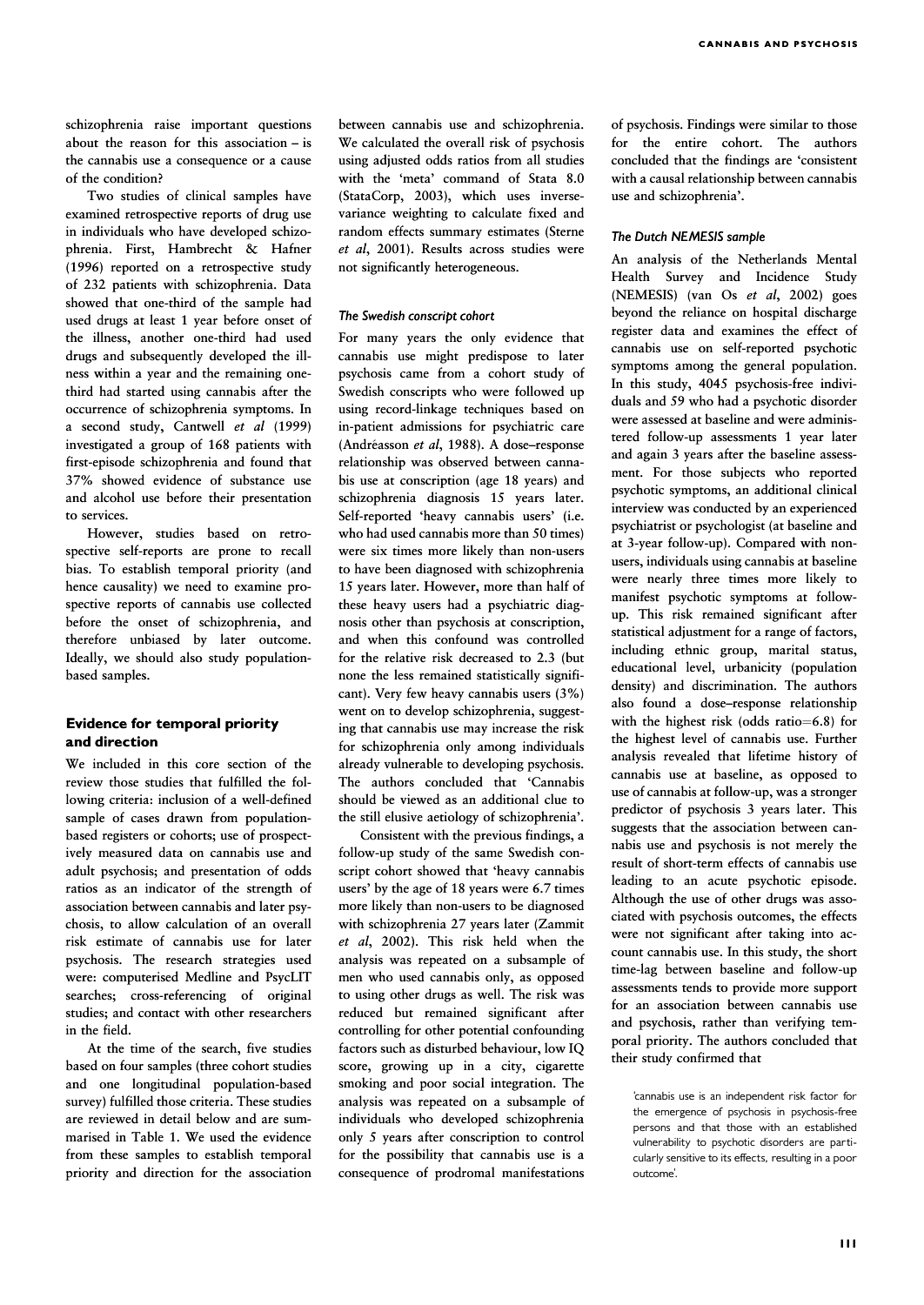| Study                                              | Study design<br>enrolment<br>Year of<br>$\widehat{\epsilon}$ | Gender Number      | partici-<br>pants<br>৳ | Follow-<br>(years)<br>ŝ | Age of<br>cannabis<br>(years)<br>users | Outcome<br>n (%)                                                                                                                         | criteria/<br>instrument | Diagnostic Definition of<br>cannabis use                        | outcome given<br>schizophrenia-<br>cannabis use<br>OR (95% CI)<br>related<br>Risk of | (OR, 95% <sub>CD</sub> )<br>Adjusted<br>ř                        | controlled for<br>Confounding<br>variables                                                                                                             | relationship<br>response<br>$Dose-$ | Specificity<br>of risk<br>factor | Specificity<br>outcome<br>٦, |
|----------------------------------------------------|--------------------------------------------------------------|--------------------|------------------------|-------------------------|----------------------------------------|------------------------------------------------------------------------------------------------------------------------------------------|-------------------------|-----------------------------------------------------------------|--------------------------------------------------------------------------------------|------------------------------------------------------------------|--------------------------------------------------------------------------------------------------------------------------------------------------------|-------------------------------------|----------------------------------|------------------------------|
| Swedish conscript cohort<br>Andréasson et al, 1988 | Conscript cohort<br>1969-1970<br>$(-50000)$                  | <b>Male</b>        | 45570                  | 쁘                       | ≌                                      | In-patient admission for<br>schizophrenia, 246 (0.5)                                                                                     | ¶<br>⊖                  | times at age 18 years<br>Used cannabis $> 50$                   | $6.0(4.0-8.9)$                                                                       | $2.3(1.0 - 5.3)$                                                 | Psychiatric diagnosis at<br>Parents divorced<br>conscription                                                                                           | yes                                 | ż                                | ₹                            |
| Zammit et al, 2002                                 | Conscript cohort<br>$(-50000)$ ,<br>1969-1970                | Male               | 50053                  | Z                       | ≌                                      | schizophrenia, 362 (0.7)<br>Hospital admission for                                                                                       | $6/9 - 101$             | Used cannabis $> 50$<br>times at 18 years                       | $6.7(4.5 - 10.0)$                                                                    | $3.1(1.7 - 5.5)$                                                 | Diagnosis at conscription<br>Disturbed behaviour and<br>Place of upbringing<br>cigarette smoking<br>Social integration<br>Qscore                       | ۶ů                                  | ۶ů                               | $\boldsymbol{\xi}$           |
| van Os et al, 2002<br>NEMESIS                      | Population-based<br>(7076)<br>1996                           | Male and<br>female | 4104                   | m                       | $8 - 64$                               | (a) Any level of psychotic<br>(c) Need for care, 7 (0.2)<br>psychotic symptoms,<br>symptoms, 33 (0.9)<br>(b) Pathology level of<br>(0.3) | <b>BPRS</b>             | (age 16-17 years)<br>Cannabis use at<br>baseline                | $3.25(1.5 - 7.2)$<br>$(7.3 - 110.9)$<br>$(3.6 - 72.5)$<br>28.54<br>16.15             | 24.17 (5.44-107.5)<br>$(2.01 (2.4 - 64.3))$<br>$2.76(1.2 - 6.5)$ | Single marital status<br>Urban dwelling<br>Ethnic group<br>Education<br>Gender<br>Age                                                                  | گو×                                 | ř                                | ₹                            |
| Fergusson et al, 2003<br>Christchurch study        | Birth cohort<br>$(265)$<br>1977                              | Male and<br>female | $\bar{5}$              | $\mathsf I$             | គ                                      | Psychotic symptoms, NA                                                                                                                   | $66-25$                 | cannabis dependent<br>at age 21 years<br>DSM-IV                 | $2.3(2.8 - 5.0)$                                                                     | $1.8(1.2 - 2.6)$                                                 | Fixed covariates (e.g.<br>gender IQ, parental<br>nicotine, alcohol,<br>Discrimination<br>covariates (e.g.<br>Time-varying<br>dependence)<br>other drug | ₹                                   | ۶ğ                               | ₹                            |
| Arseneault et al, 2002<br>Dunedin Study            | Birth cohort<br>972-1973<br>(1037)                           | Male and<br>female | 759                    | $\equiv$                | $5 - 18$                               | Schizophreniform disorder:<br>(b) Diagnosis, 25 (3.3)<br>(a) Symptoms                                                                    | DSM-IV                  | Users by the age<br>of 15 years and<br>continued at<br>18 years | $4.50(1.1 - 18.2)$<br>$(5.1 - 8.7)^{1}$<br>$\beta = 6.91$                            | $\beta = 6.56(4.8 - 8.34)$<br>$3.12(0.7 - 13.3)$                 | Psychotic symptoms prior<br>:o cannabis use<br>criminality)<br>Social class<br>Gender                                                                  | ₹                                   | گو                               | yes                          |
| Overall risk <sup>2</sup>                          |                                                              |                    |                        |                         |                                        |                                                                                                                                          |                         |                                                                 |                                                                                      | 2.34 (1.69-2.95)                                                 |                                                                                                                                                        |                                     |                                  |                              |

BPRS, Brief Psychiaric Rating Scale; NEMESIS, Netherlands Mental Health Survey and Incidence Study; SCL-90, 90-item Symptom Check List.<br>I. Beta of multiple linear regression.<br>2. The adjusted odds ratios included in the cal BPRS, Brief Psychiatric Rating Scale; NEMESIS, Netherlands Mental Health Survey and Incidence Study; SCL-90, 90 -item Symptom Check List. 1. Beta of multiple linear regression.

 $2$ . The adjusted odds ratios included in the calculation of the overall risk for psychosis are in bold type. Results across studies were homogeneous (test for heterogeneity:  $Q=2839$  on four degrees of freedom;  $P=0.585$ 

Table 1 Epidemiological studies on cannabis use and schizophrenia

Table I Epidemiological studies on cannabis use and schizophrenia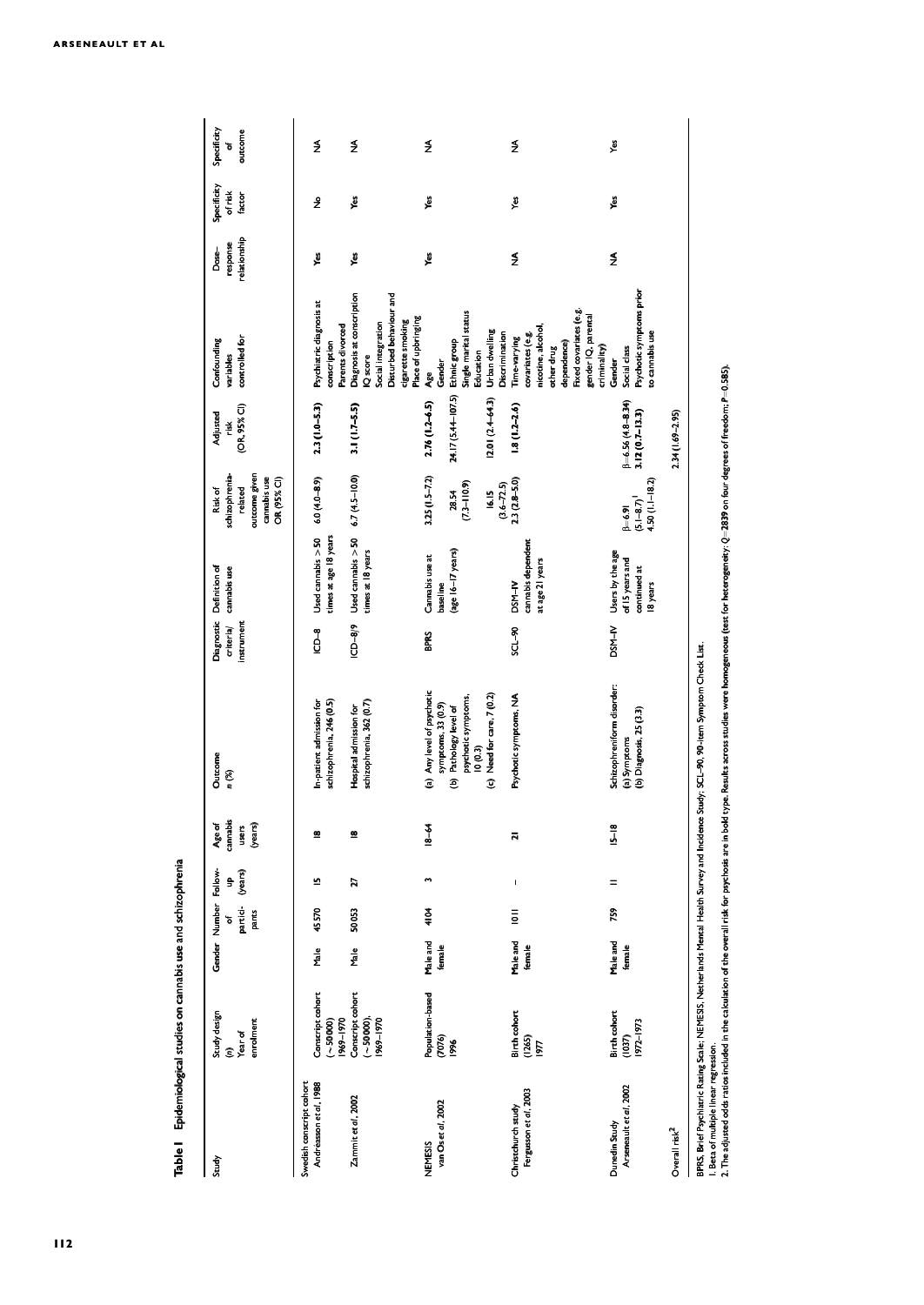## The Christchurch Health and Development Study

The Christchurch study is a generalpopulation birth cohort from New Zealand that has examined the development of its participants for more than 20 years. The association between cannabis dependence disorder and the presence of psychotic symptoms at ages 18 and 21 years was examined, controlling for several potential confounding factors, including previous psychotic symptoms (Fergusson et al, 2003). Statistical control for previous psychotic symptoms clarified the temporal sequence by ruling out the alternative explanation suggesting that psychotic symptoms cause cannabis dependence. Findings indicated concurrent associations between cannabis dependence disorder and risk of psychotic symptoms both at ages 18 and 21 years. Individuals who met the diagnostic criteria for cannabis dependence disorder at age 18 years had a 3.7-fold increased risk of psychotic symptoms than those without cannabis dependence problems. The risk of psychotic symptoms was  $2.3$  times higher for those with cannabis dependence disorder at age 21 years. Moreover, after controlling for several confounding factors, including anxiety disorder, deviant peer affiliations, exposure to childhood sexual or physical abuse, educational achievement and, most importantly, psychotic symptoms at the previous assessment, the association remained strong and significant at age 21 years. The authors concluded that

'the findings are clearly consistent with the view that heavy cannabis use may make a causal contribution to the development of psychotic symptoms since they show that, independently of pre-existing psychotic symptoms and a wide range of social and contextual factors, young people who develop cannabis dependence show an elevated rate of psychotic symptoms'.

## Dunedin Multidisciplinary Health and Development Study

The Dunedin Multidisciplinary Health and Development Study (Silva & Stanton, 1996) is a study of a general-population birth cohort of individuals born in Dunedin, New Zealand (96% follow-up rate at age 26 years). Although small, this study has unique advantages: it has information on selfreported psychotic symptoms at age 11 years, before the onset of cannabis use; it allows the examination of the age of onset of cannabis use in relation to later outcome,

because self-reports of cannabis use were obtained at ages 15 and 18 years; and it does not rely on treatment data for outcomes because the entire cohort was assessed at age 26 years using a standardised psychiatric interview schedule yielding DSM– IV (American Psychiatric Association, 1994) diagnoses (Poulton et al, 2000). This allowed the examination of schizophrenia outcome both as a continuum (by examination of symptoms) and as a disorder (DSM–IV schizophreniform disorder) in this population. In obtaining a schizophreniform diagnosis, the interview protocol ruled out psychotic symptoms occurring while under the influence of alcohol and drugs.

Individuals using cannabis at ages 15 and 18 years had higher rates of psychotic symptoms at age 26 years compared with non-users (Arseneault et al, 2002). This remained significant after controlling for psychotic symptoms pre-dating the onset of cannabis use. The effect was stronger with earlier use. In addition, onset of cannabis use by age 15 years was associated with an increased likelihood of meeting the diagnostic criteria for schizophreniform disorder at age 26 years. Indeed, 10.3% of cannabis users aged 15 years in this cohort were diagnosed with schizophreniform disorder at age 26 years, as opposed to 3% of the controls. After controlling for psychotic symptoms at age 11 years, the risk for adult schizophreniform disorder remained elevated (odds ratio= $3.1$ ) but was no longer statistically significant, possibly owing to power limitation.

Cannabis use by age 15 years did not predict depressive outcomes at age 26 years (indicating specificity of the outcome) and the use of other illicit drugs in adolescence did not predict schizophrenia outcomes over and above the effect of cannabis use (indicating specificity of the exposure). A significant exacerbation (or interaction) effect was found between cannabis use by age 18 years and psychotic symptoms at age 11 years (Fig. 1). This effect indicates that cannabis users at age 18 years had elevated scores on the schizophrenic symptom scale only if they had reported psychotic symptoms at age 11 years. The authors concluded that

'using cannabis in adolescence increases the like- 'using cannabis adolescence increases likelihood of experiencing symptoms of schizophrenia in adulthood'.

## **DISCUSSION**

## Is cannabis a causal risk factor for psychosis?

In this review we have tried to determine whether cannabis is a cause of schizophrenia. We have shown that all the available population-based studies on the issue have found that cannabis use is associated with later schizophrenia outcomes (Table 1). All these studies support the concept of temporal priority by showing that cannabis use most probably preceded schizophrenia. These studies also provide evidence for direction by showing that the association between adolescent cannabis use and adult psychosis persists after controlling for many potential confounding variables such as disturbed behaviour, low IQ, place of upbringing, cigarette smoking, poor social integration, gender, age, ethnic group, level of education, unemployment, single marital status and previous psychotic



Fig. I Interaction between cannabis use at age 18 years and psychotic symptoms at age II years in predicting adult schizophrenia symptoms.  $-\blacksquare -$  controls;  $-\spadesuit -$  users by age 18;  $\clubsuit -$  users by age 18.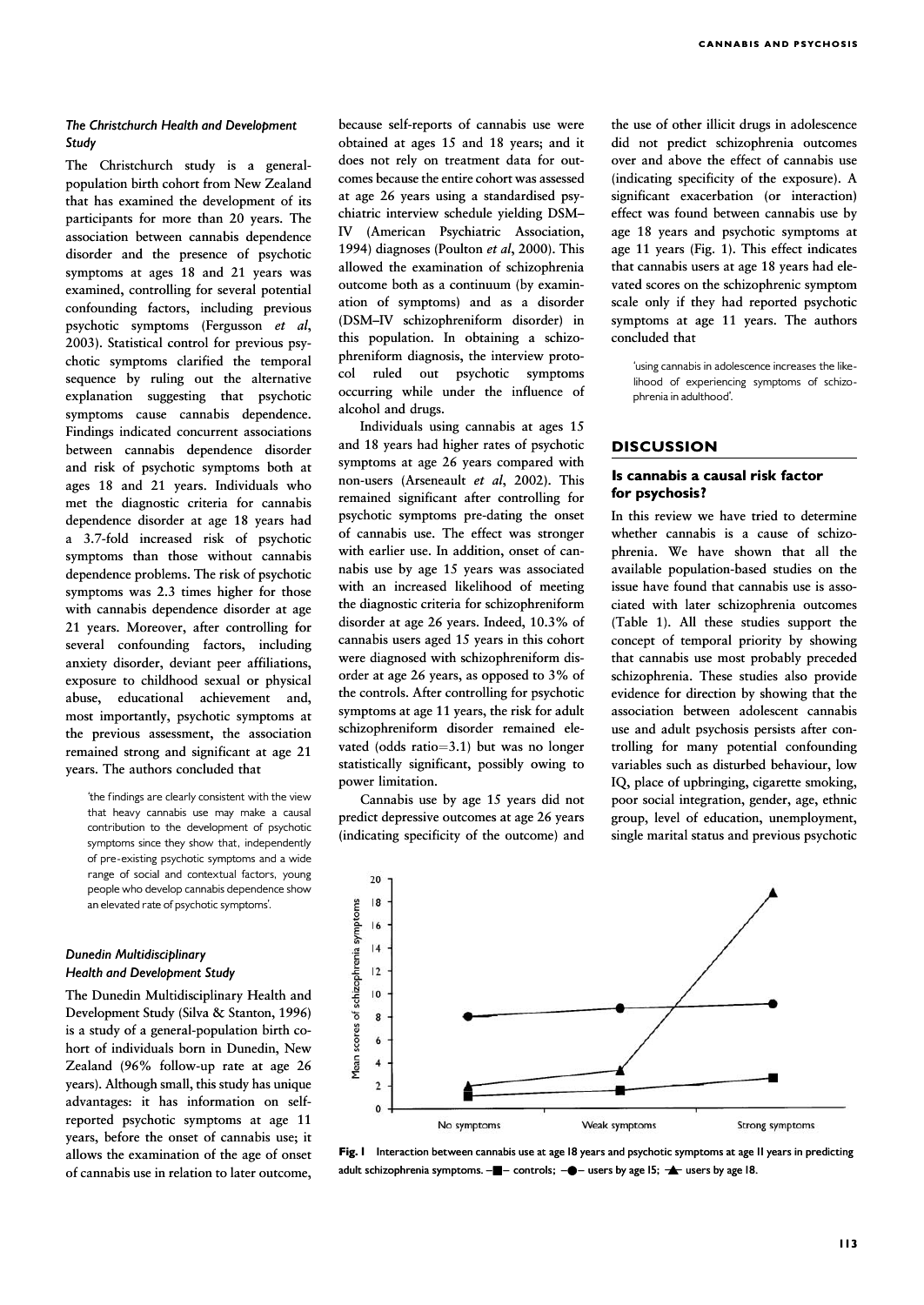symptoms. Further evidence for a causal relationship is provided by the presence of a dose–response relationship between cannabis use and schizophrenia (Andréasson et al, 1988; van Os et al, 2002; Zammit  $et \, al, \, 2002$ ), specificity of exposure (Arseneault et al, 2002; van Os et al, 2002; Zammit et al, 2002; Fergusson et al, 2003) and specificity of the outcome (Arseneault et al, 2002). Overall, cannabis use appears to confer a twofold risk of later schizophrenia or schizophreniform disorder (pooled odds ratio=2.34; 95% CI1.69–2.95).

## Methodological issues

Before discussing further the issue of a causal association between cannabis use and schizophrenia, it is important to point out some methodological limitations in the literature reviewed.

First, various measures of schizophrenia outcome were used in these studies: hospital discharge, pathology level of psychosis, psychotic symptoms and schizophreniform disorder. The heterogeneity of the outcome makes it difficult to draw a firm conclusion on schizophrenia per se from the findings reported by these studies. However, all studies converge in showing an elevated risk for psychosis in later life among cannabis users.

Second, all measures of cannabis use in these studies were based on self-reports and were not supplemented by urine tests or hair analysis. In this situation, under- rather than over-reporting is possible. Therefore, the use of self-reported data would underestimate the magnitude of the association between cannabis use and later schizophrenia, rather than giving rise to a spurious association. In fact, in the Dunedin study and the Christchurch study participants have learned after many years of involvement with the study that all information they provide remains strictly confidential and therefore their answers are likely to provide a good estimate of actual levels of drug use in those populations (Arseneault et al, 2002; Fergusson et al, 2003).

Third, there is limited information on other illicit drug use. It would be informative to gather more precise information about other illicit drugs used by young people to control more effectively for possible confounding effects of, for example, stimulant drug use. However, difficulties related to statistical power are likely to occur because of the small number of individuals reporting such use.

Fourth, most studies were unable to establish whether prodromal manifestations of schizophrenia preceded cannabis use, leaving the possibility that cannabis use may be a consequence of emerging schizophrenia rather than a cause of it. Findings have indicated that schizophrenia is typically preceded by psychological and behavioural changes years before the onset of diagnosed disease (Jones et al, 1994; Cannon et al, 1997; Malmberg et al, 1998). It is possible, therefore, that cannabis use may be consequent to an early emerging schizophrenia rather than predisposing to its development. Thus, it has become crucial to control for these early signs of psychosis to establish clearly the temporal priority between cannabis use and adult psychosis. Although the Christchurch study applied statistical control for previous psychotic symptoms, it is not clear whether the measure of psychotic symptoms at age 18 years preceded the onset of cannabis use. To date, the Dunedin study is the only study to demonstrate temporal priority by showing that adolescent cannabis users are at increased risk of experiencing schizophrenic symptoms in adult life, even after taking into account the childhood psychotic symptoms that preceded the onset of cannabis use.

Finally, there was limited statistical power in the studies using self-reports of schizophrenia outcomes (in the NEMESIS, the Christchurch and the Dunedin studies) for examining such a rare outcome. It will be important for future studies to examine larger population samples in order to assess a greater number of individuals with psychotic disorders.

#### Alternative explanations

One might speculate that cannabis is a 'gateway drug' for the use of harder drugs (Kazuo & Kandel, 1984) and that individuals who use cannabis heavily might also be using other substances such as amphetamines, phenylcyclidine and lysergic acid diethylamide that are thought to be psychotogenic (Murray et al, 2003). Support for this explanation is provided by recent findings showing that the use of other drugs among young adults is almost always preceded by cannabis use (Fergusson & Horwood, 2000). This is especially true for heavy cannabis users  $(50$  times or more per year), who were 140 times more likely

to move on to other illicit drugs than people who had not used cannabis before. However, in the Dunedin, Christchurch, Dutch and Swedish studies, the association between cannabis and schizophrenia held even when adjusting for the use of other drugs (Arseneault et al, 2002; van Os et al, 2002; Zammit et al, 2002; Fergusson et al, 2003).

A second possibility is that individuals who use cannabis in adolescence continue to use this illicit substance in adulthood and because cannabis use intoxication can be associated with transient psychotic symptoms (Hall & Degenhardt, 2004; Verdoux, 2004) this could account for the observed association. However, the diagnostic interview used in the Dunedin study explicitly ruled out a diagnosis of schizophreniform disorder if psychotic symptoms occurred only following substance use.

A third possibility is that early-onset cannabis use is a proxy measure for poor premorbid adjustment, which is known to be associated with schizophrenia and other psychiatric outcomes (Cannon et al, 2002). Arseneault et al (2002) found that cannabis use was specifically related to schizophrenia outcomes, as opposed to depression, suggesting specificity in longitudinal association rather than general poor premorbid adjustment, although there is other evidence showing an association between cannabis use and depression (Patton et al, 2002).

#### What kind of cause is it ?

We have shown, on the basis of the best evidence currently available, that cannabis use is likely to play a causal role with regard to schizophrenia. However, further questions now arise. How strong is the causal effect and is cannabis use a necessary or sufficient cause of schizophrenia (Rothman & Greenland, 1998)?

The studies reviewed earlier show that cannabis use is clearly not a necessary cause for the development of psychosis, by failing to show that all adults with schizophrenia used cannabis in adolescence. It is also clear that cannabis use is not a sufficient cause for later psychosis because the majority of adolescent cannabis users did not develop schizophrenia in adulthood. Therefore, we can conclude that cannabis use is a component cause, among possibly many others, forming part of a causal constellation that leads to adult schizophrenia.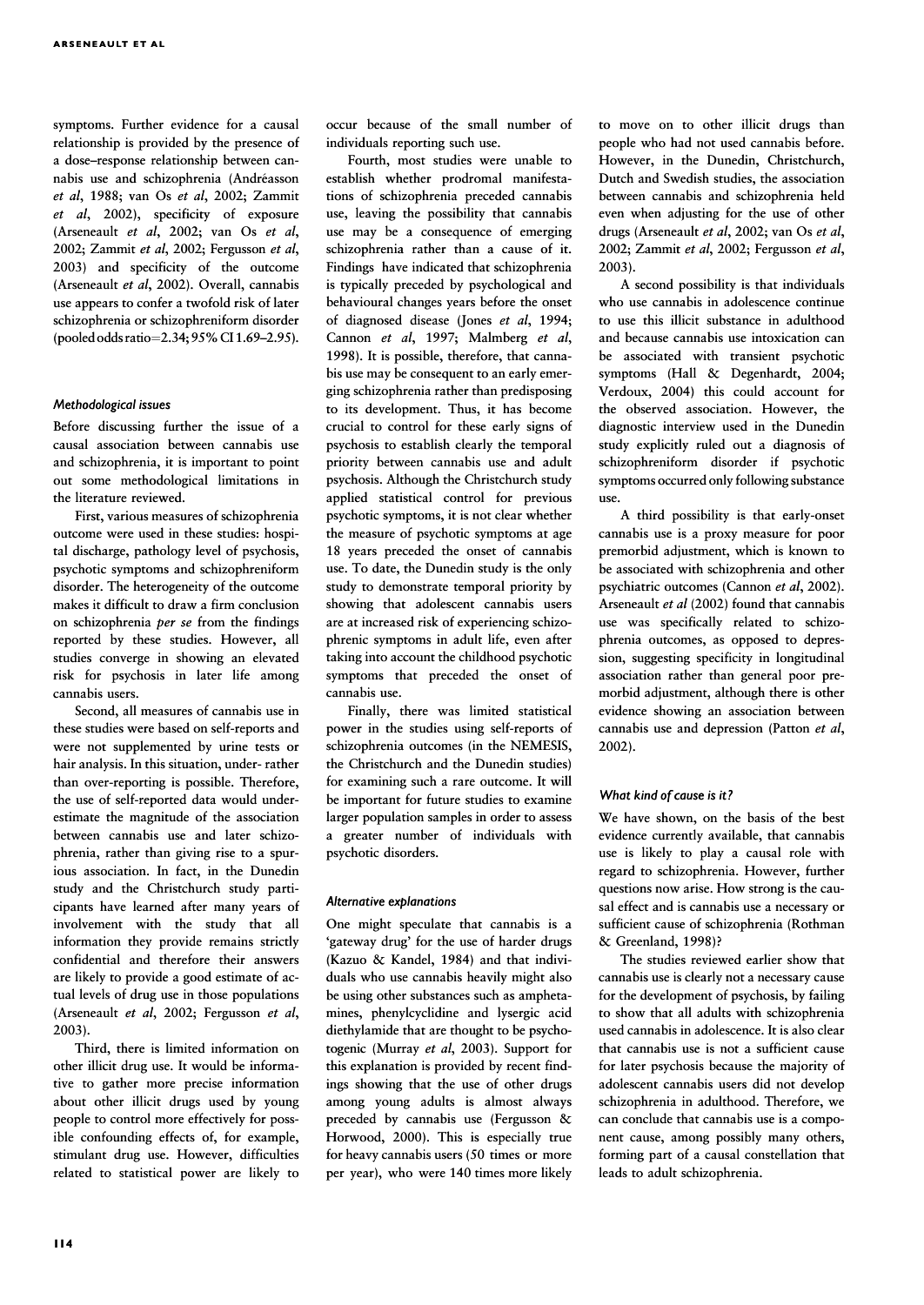#### What might the other component causes be?

Unfortunately, we get little insight on component causes other than cannabis from the studies reviewed in this article. Certainly, genes are likely to moderate the association between cannabis use and later psychosis by increasing the susceptibility of schizophrenic outcomes among earlyonset cannabis users. However, no study yet has verified an interaction effect between candidate genes and cannabis use. Cannabis use appears to increase the risk of schizophrenia outcomes primarily among those individuals already vulnerable by virtue of pre-existing psychotic symptoms (Arseneault et al, 2002; van Os et al, 2002). A study of French undergraduate university students showed that the acute effects of cannabis were stronger among participants with high vulnerability for psychosis (by virtue of psychotic symptoms) (Verdoux et al, 2003). Such vulnerable participants reported an increased level of perceived hostility and unusual perceptions, and also a decreased level of pleasure associated with the experience of using cannabis. However, this mediator effect (Kraemer et al. 2001) is not a simple one.

Two studies explored the role of cannabis use in the development of psychotic symptoms in groups of young people considered to be at high risk of developing psychotic symptoms. An analysis of the Edinburgh High Risk Study found that both individuals at high genetic risk of schizophrenia (by virtue of two affected relatives) and individuals with no family history of schizophrenia were at increased risk of psychotic symptoms after cannabis use (Miller et al, 2001). An Australian study followed up a group of 100 individuals who asked for help from an early intervention service centre (Phillips et al, 2002). Cannabis use or dependence at entry to the study was not associated with the development of psychotic illness (transition to psychosis) over a 12-month period of follow-up after entry to the study. However, the low level of reported cannabis use among the group could indicate that the sample may not be representative of the population of 'prodromal' individuals.

## How strong is the causal effect?

Can we say anything about the strength of the causal effect of cannabis for schizophrenia? We are somewhat hampered in this endeavour because the strength of any particular cause depends on the prevalence of the other component or interacting causes in the population (Rothman & Greenland, 1998). As discussed above, we do not know for certain, at present, any other component causes in the 'schizophrenia constellation'. We can make some broad suggestions. A component cause, even if it is very common, will rarely cause a disorder if the other component causes in the causal constellation are rare. This will hold regardless of the prevalence of the component cause of interest in the population or its role in the pathophysiology of the disorder. On the other hand, the rarer a component cause relative to its partners in any sufficient cause, the stronger that component cause will appear. Because cannabis use is relatively common in the population but appears to cause schizophrenia rarely, it would follow that at least one of the other component causes in the causal constellation is rare. Indeed, calculation of the overall risk for schizophrenia associated with cannabis use revealed that cannabis use confers only a twofold increase in relative risk for schizophrenia. But does this mean that we should not worry about cannabis as a causal factor?

There is another way of looking at this issue. Once a direct causal relationship between exposure and outcome is assumed, the strength of a particular association from a public health point of view can be assessed with the population attributable fraction. This gives a measure of the number of cases of the disorder in the population that could be eliminated (i.e. would not occur) by removal of a harmful causal factor. The population-attributable fraction for the Dunedin study is 8%. In other words, removal of cannabis use from the New Zealand population aged 15 years would have led to an 8% reduction in the incidence of schizophrenia in that population. The NEMESIS group reported higher population-attributable fractions, possibly because the outcome measures that they used did not exclusively include clinical psychosis cases (i.e. the need for care). However, even 8% is not an insignificant figure from a public health point of view. Because the possibility of eliminating cannabis use totally from the population is rather remote, it may be advisable to concentrate on those for whom adverse outcomes are more common (vulnerable vouths).

If cannabis use can cause psychosis, how can we explain that, despite steadily increasing rates of cannabis use over past decades, the incidence of schizophrenia in the population has remained stable? First, with a population-attributable fraction of 8% the causal influence of cannabis use on the incidence of schizophrenia is probably not easily visible in the general population. Second, the Dunedin study showed that cannabis use in early adolescence (first reported use at age 15 years) was associated with the strongest effects on schizophrenia outcomes. Trends of cannabis use among adolescents in the USA indicate that cannabis use under the age of 16 years is a fairly new phenomenon that has appeared only since the early 1990s (Johnston et al., 2002). One would therefore predict an increase in rates of schizophrenia in the general population over the next 10 years. Indeed, there is already some evidence that the incidence of schizophrenia is currently increasing in some areas of London, especially among young people (Boydell et al, 2003).

Although the majority of young people are able to use cannabis in adolescence without harm, a vulnerable minority experience harmful outcomes. The epidemiological evidence suggests that cannabis use among psychologically vulnerable young adolescents should be strongly discouraged by parents, teachers and health practitioners alike. Findings also suggest that the youngest cannabis users are most at risk (Arseneault et al, 2002), perhaps because their cannabis use becomes longstanding. This should encourage policy and law makers to concentrate their effort on delaying the onset of cannabis use. At the same time, further research is needed on the long-term impact of frequent cannabis use that begins at an early age and on the possible mechanisms by which cannabis use can lead to psychosis.

### **REFERENCES**

**American Psychiatric Association (1994)** Diagnostic and Statistical Manual of Mental Disorders (4th edn) (DSM-IV). Washington, DC: American Psychiatric Assocation.

Andréasson, S., Allebeck, P., Engström, A., et al (1988) Cannabis and schizophrenia: a longitudinal study of Swedish conscripts. Lancet, ii, 1483-1485.

Arseneault, L., Cannon, M., Poulton, R., et al (2002) Cannabis use in adolescence and risk for adult psychosis: longitudinal prospective study. BMJ, 325, 1212-1213.

Boydell, J., van Os, J., Lambri, M., et al (2003) Incidence of schizophrenia in south-east London between 1965 and 1997. British Journal of Psychiatry, 182, 45^49.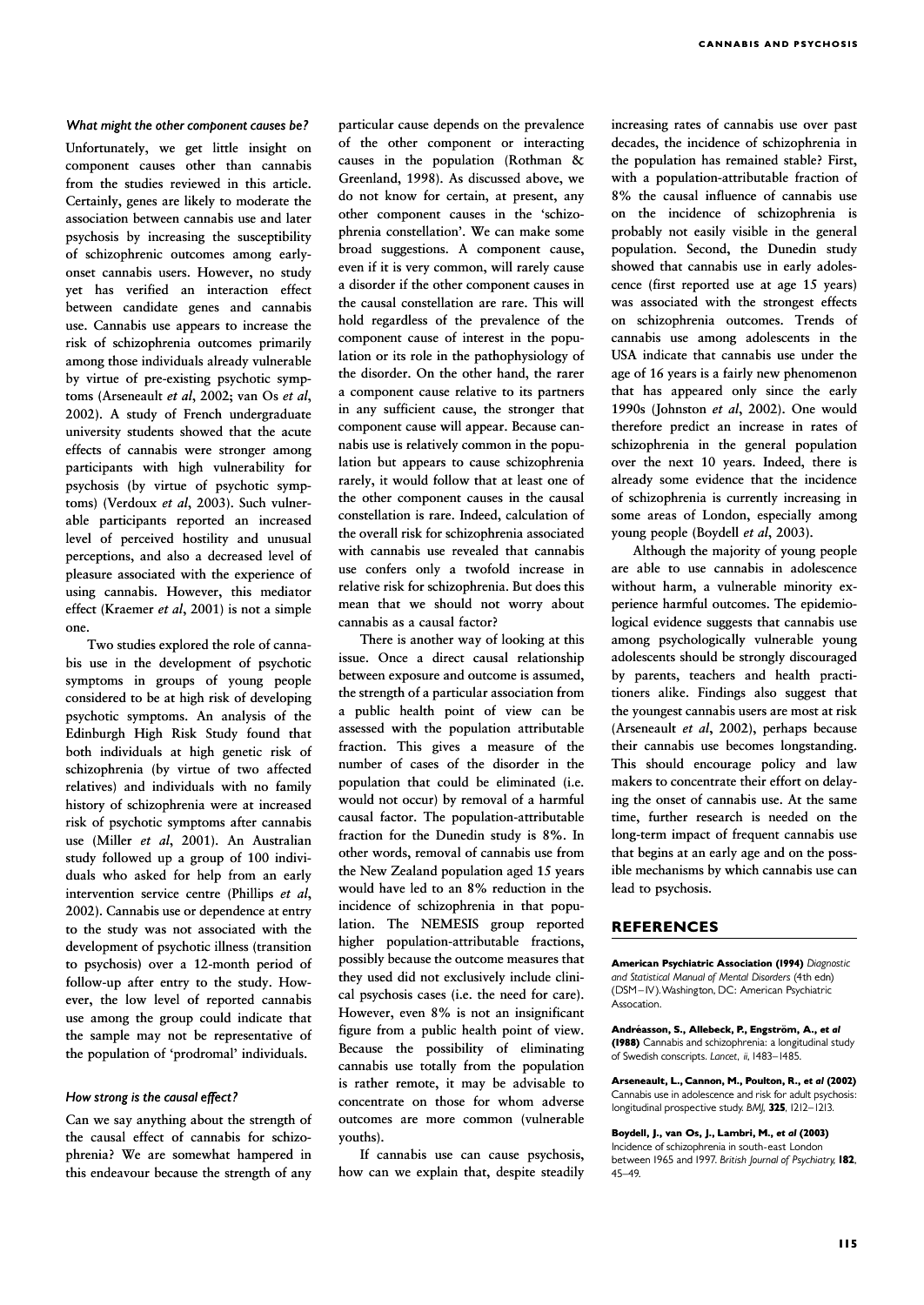Cannon, M., Jones, P., Gilvarry, C., et al (1997) Premorbid social functioning in schizophrenia and bipolar disorder: similarities and differences. American Journal of Psychiatry, 154, 1544-1550.

Cannon, M., Caspi, A., Moffitt, T. E., et al (2002) Evidence for early, specific, pan-developmental impairment in schizophreniform disorder: results from a longitudinal birth cohort. Archives of General Psychiatry, 59, 449-457.

Cantwell, R., Brewin, J., Glazebrook, C., et al (1999) Prevalence of substance misuse in first-episode psychosis. British Journal of Psychiatry, 174, 150-153.

D'Souza, C., Cho, H.-S. Perry, E., et al (2004)  $\land$ cannabinoid model psychosis, dopamine-cannabinoid interactions and implications for schizophrenia. In Marijuana and Madness (eds D. J.Castle & R. Murray). Cambridge: Cambridge University Press. In press.

Duke, P. J., Pantelis, C., McPhillips, M. A., et al (2001) Comorbid non-alcohol substance misuse among people with schizophrenia. Epidemiological study in central London. British Journal of Psychiatry, 179, 509-513.

Fergusson, D. M. & Horwood, L. J. (2000) Does cannabis use encourage other forms of illicit drug use? Addiction **95**, 505-520.

Fergusson, D. M., Horwood, L. J. & Swain-Campbell, N. R. (2003) Cannabis dependence and psychotic symptoms in young people. Psychological Medicine, 33,  $15 - 21$ .

Grech, A., Takei, N. & Murray, R. (1998) Comparison of cannabis use in psychotic patients and controls in London and Malta. Schizophrenia Research, 29, 22.

Hall, W. & Degenhardt, L. (2000) Cannabis use and psychosis: a review of clinical and epidemiological evidence. Australian and New Zealand Journal of Psychiatry, 34, 26-34.

Hall, W. & Degenhardt, L. (2004) Is there a specific 'cannabis psychosis'? In Marijuana and Madness (eds D. J. Castle & R. Murray).Cambridge: Cambridge University Press. In press.

Hambrecht, M. & Hafner, H. (1996) Substance abuse and the onset of schizophrenia. Biological Psychiatry, 40, 1155^1163.

Hill, A. B. (1965) The environment and disease: association or causation? Proceedings of the Royal Society of Medicine  $58, 295-300$ .

Johns, A. (2001) Psychiatric effects of cannabis. British Journal of Psychiatry,  $178$ ,  $116-122$ .

Johnston, L. D., O'Malley, P. M. & Bachman, J. G. (2002) Monitoring the Future National Results on Adolescent Drug Use: Overview of Key Findings 2001 (NIH Publication No. 02-5105). Bethesda, MD: National Institute of Drug Abuse.

Jones, P., Rodgers, B., Murray, R., et al (1994) Child developmental risk factors for adult schizophrenia in the British 1946 birth cohort. Lancet, 344, 1398-1402.

Kazuo, Y. & Kandel, D. B. (1984) Patterns of drug use from adolescence to young adulthood: II. sequences of progression. American Journal of Public Health, 74,  $668 - 672$ 

Kraemer, H., Stice, E., Kazdin, A., et al (2001) How do risk factors work together? Mediators, moderators, and independent, overlapping, and proxy risk factors. American Journal of Psychiatry, 158, 848-856.

Malmberg, A., Lewis, G., David, A., et al (1998) Premorbid adjustment and personality in people with schizophrenia. British Journal of Psychiatry, 172, 308-313.

Mathers, D. C. & Ghodse, A. H. (1992) Cannabis and psychotic illness. British Journal of Psychiatry, 161, 648^653.

#### CLINICAL IMPLICATIONS CLINICAL IMPLICATIONS

 $\blacksquare$  Cannabis use in adolescence leads to a two- to threefold increase in relative risk for schizophrenia or schizophreniform disorder in adulthood. The earlier the age of onset of cannabis use, the greater the risk for psychotic outcomes.

■ Cannabis does not appear to represent a sufficient or a necessary cause for the development of psychosis but forms part of a causal constellation.

■ A minority of individuals experience harmful outcome consequent to their use of cannabis.However, this minority is significant both from a clinical point of view and at a population level. It is estimated that about 8% of schizophrenia could be prevented by elimination of cannabis use in the population.

#### LIMITATIONS

■ Prospective studies relied on self-report measures of cannabis use only.

 $\blacksquare$  Most findings are based on very small groups of individuals who experienced rare outcomes in adulthood.

■ More prospective longitudinal research is required to estimate the long-term impact of cannabis use.

LOUISE ARSENEAULT, PhD,MRC Social,Genetic, and Developmental Psychiatry Centre,Institute of Psychiatry, LOUISE Centre,Institute of King's College London; MARY CANNON, MRCPsych, Division of Psychological Medicine, Institute of Psychiatry, King's College London; JOHN WITTON, BSc, National Addiction Centre, Institute of Psychiatry, King's College London; ROBIN M. MURRAY, FRCPsych, Division of Psychological Medicine, Institute of Psychiatry, King's College London, UK

Correspondence: Louise Arseneault, PO 80, Institute of Psychiatry, De Crespigny Park, London SE5 8AF, UK. E-mail: l.arseneault@iop.kcl.ac.uk

(First received 31 March 2003, final revision 21 July 2003, accepted 31 July 2003)

McCreadie, R. G. (2002) Use of drugs, alcohol and tobacco by people with schizophrenia: case-control study. British Journal of Psychiatry, 181, 321-325.

Menezes, P. R., Johnson, S., Thornicroft, G., et al (1996) Drug and alcohol problems among individuals with severe mental illnesses in south London. British lournal of Psychiatry, 168, 612-619.

Miller, P., Lawrie, S. M., Hodges, A., et al (2001) Genetic liability, illicit drug use, life stress and psychotic symptoms: preliminary findings from the Edinburgh study of people at high risk for schizophrenia. Social Psychiatry and Psychiatric Epidemiology, 36, 338-342.

Murray, R., Grech, A., Phillips, P., et al (2003) What is the relationship between substance abuse and schizophrenia? In The Epidemiology of Schizophrenia (eds R. Murray, P. Jones, E. Susser, et al), pp. 317-342. Cambridge: Cambridge University Press.

Patton, G. C., Coffrey, C., Carlin, J. B., et al (2002) Cannabis use and mental health in young people: cohort study. BMJ, 325, 1195-1198.

Phillips, L. J., Curry, C., Yung, A. R., et al (2002) Cannabis use is not associated with the development of psychosis in an'ultra' high-risk group. Australian and New Zealand Journal of Psychiatry, 36, 800-806.

Poulton, R., Caspi, A., Moffitt, T. E., et al (2000) Children's self-reported psychotic symptoms and adult schizophreniform disorder: a 15 -year longitudinal study. Archives of General Psychiatry, 57, 1053-1058.

Regier, D., Farmer, M. E., Rae, D. S., et al (1990) Comorbidity of mental disorders with alcohol and other drug abuse: results from the epidemiologic catchment area (ECA) study. Journal of the American Medical Association, 264, 2511-2518.

Robins, L. N. & Regier, D. A. (1991) Psychiatric Disorders in America: the Epidemiologic Catchment Area Study. New York: The Free Press.

Rothman, K. J. & Greenland, S. (1998) Modern Epidemiology (2nd edn). Philadelphia, PA: Lippincott-Raven.

Silva, P. A. & Stanton, W. R. (1996) From Child to Adult: the Dunedin Multidisciplinary Health and Development Study. Auckland: Oxford University Press.

StataCorp (2003) Stata Statistical Software: Release 8.0. Texas: Stata Corporation.

Sterne, J. A. C., Bradburn, M. J. & Egger, M. (2001) Meta-analysis in StataTM. In Systematic Review in Health